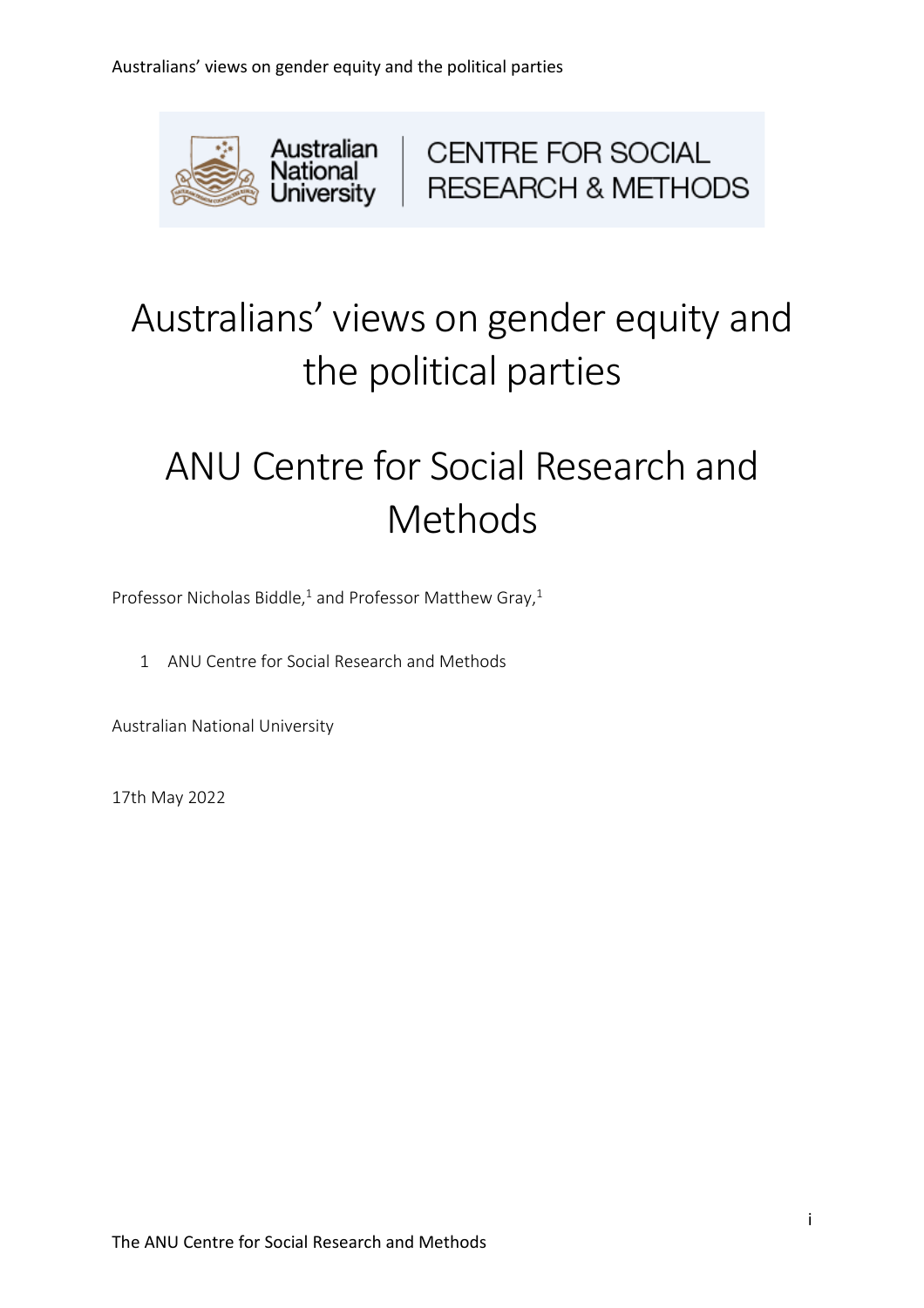### Acknowledgements

The authors would like to thank a number of people who were involved in the development of the ANUpoll questionnaires, including Diane Herz, Dr Benjamin Phillips, Dr Paul Myers, Matilda Page, Diana Nguyen, Anna Lethborg and Charles Dove from the Social Research Centre, and Professor Ian McAllister from the ANU. Professor Michelle Ryan and Natalie Barr were instrumental in the development of the questions analysed in this paper. Financial support for the ANU COVID-19 Impact Monitoring Survey Program has been provided by the Australian Institute of Health and Welfare.

The survey data is available for download through the Australian Data Archive (doi:10.26193/AXQPSE).

#### Abstract

There has been a vigorous public debate in Australia about issues related to gender including the unacceptably high rates of violence and sexual harassment experienced by women, underrepresentation of women in senior positions, and continuing economic disparities. These issues have been a focus of the election campaign leading up the Federal Election to be held on the  $21^{st}$  May 2022. This paper focuses on the views of Australians about gender equality, on Australians' attitudes to gender issues, confidence in the different parties on issues related to gender equity and how this relates to voting intentions. It is based on data from the April 2022 ANUpoll which collected data from 3,587 Australians aged 18 years and over. The data collection occurred between the 11th and 26th of April 2022.

We find that there are differences in voting intentions by gender, with men particularly likely to vote for the Coalition and women more likely to vote for the Greens, as well as be unsure as to who they would vote for. Potentially influencing this decision, there is less confidence in the two Coalition parties (Liberals and Nationals) on issues related to gender equality than in Labor and the Greens. In general, Australians think that men have it easier in Australia than women, though there are also a sizable number of both men and women who think there is no difference. The vast majority of Australians see equality between men and women as being important, with the majority of Australians thinking that equal rights for women have not gone far enough.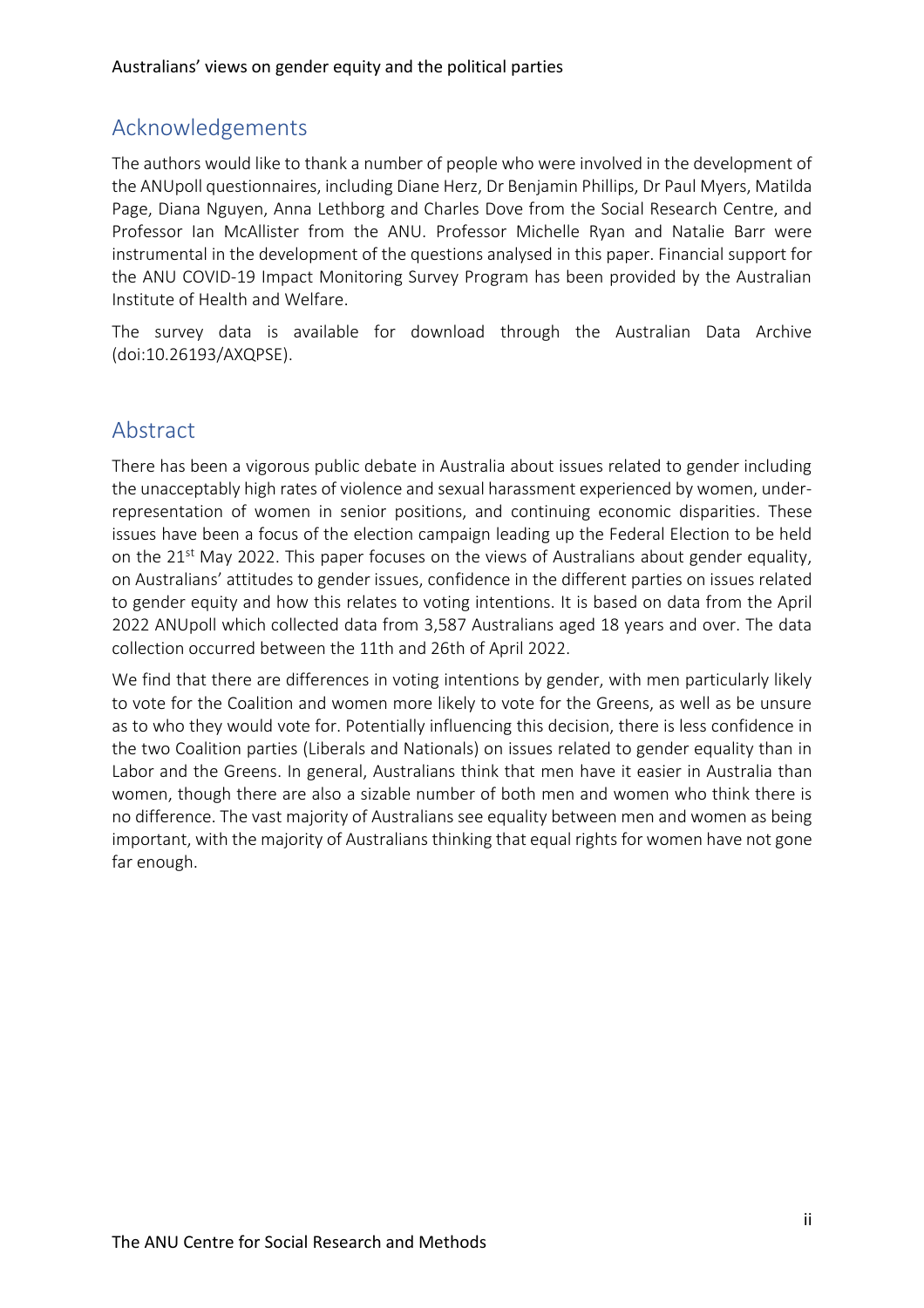# 1 Introduction

There has been a vigorous public debate in Australia about issues related to gender including the unacceptably high rates of violence and sexual harassment experienced by women, underrepresentation of women in senior positions, and continuing economic disparities. Economic disparities include the gender wage gap, continuing lower hours of paid employment of women compared to men, and the very high rates of financial hardship experienced by some groups of women including single mothers and divorced or separated older women.

There has also been a focus on politics with Australia having a relatively low proportion of women in the Federal parliament compared to many other countries ( $57<sup>th</sup>$  in the world in terms of women in parliament on 1 January 2022). <sup>1</sup> A number of cases of sexual harassment and sexual assault in parliamentary workplaces have been reported and on the 8<sup>th</sup> February 2022 a joint Statement of Acknowledgment was delivered in the Australian Parliament. This statement, delivered by Speaker of the House of Representatives, the Hon Andrew Wallace and the President of the Senate, Senator the Hon Slade Brockman, acknowledged "the unacceptable history of workplace bullying, sexual harassment and sexual assault in Commonwealth Parliamentary Workplaces." 2

On the 10th of April 2022, the Australian Prime Minister Scott Morrison set the date of the next Federal Election to be the 21st of May 2022. Issues of gender equality have been very prominent in the election campaign with the political parties having a range of policies designed to address gender issues.

Labor policies include funding homes for older women and women escaping family violence, additional funding for crisis accommodation for women, and passing laws that would require employers to take reasonable steps to eliminate sex discrimination, sexual harassment and victimisation. Examples of other Labor policies on gender equity include making gender pay equity a duty on employers under the Fair Work Act and measures to reduce the costs of child care. The Liberal party election plan statement on women is focused on paid employment and the 2022-23 Commonwealth Budget including funding for a range of measures designed to improve women's safety, increase work force participation and improve health concerns.

The day after the election was called, the Social Research Centre on behalf of the ANU Centre for Social Research and Methods began collection of the 50th ANUpoll<sup>3</sup>, a long running survey dating back to 2008. The April 2022 survey collected data from 3,587 Australians aged 18 years and over. Data collection occurred between the  $11<sup>th</sup>$  and  $26<sup>th</sup>$  of April 2022, with 56.7 per cent of the eventual sample completing the survey between the  $12<sup>th</sup>$  and  $14<sup>th</sup>$  of April. The survey data is available for download through the Australian Data Archive.<sup>4</sup> Details on the survey are available in Appendix 1. Surveys have also been conducted with the same group of respondents since January 2020, just before the COVID-19 pandemic started in Australia. This allows us to track the same group of individuals over time.

The April 2022 ANUpoll, in addition to collecting information on a range of health, wellbeing, and economic measures, included questions about on views about a range of issues related to gender equity including confidence in the various political parties on gender equality and voting intentions.

In this paper we focus on Australians' attitudes to gender issues, confidence in the different parties on issues related to gender equity and how this relates to voting intentions in April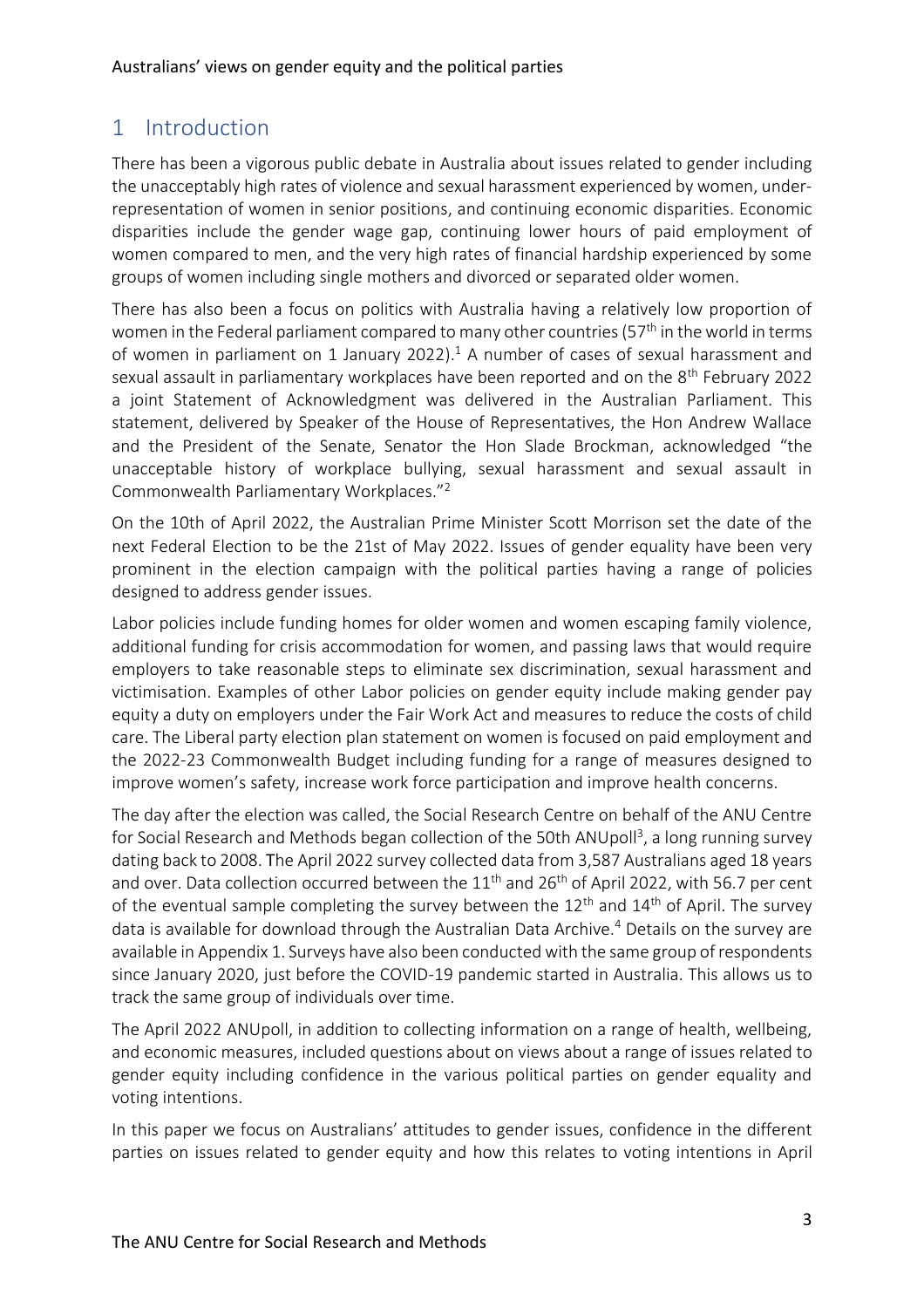2022. The paper also uses the data from ANUpolls conducted between January 2020 to April 2022 to look at how gender patterns in voting intentions have changed over time.

In the next section we look at the extent to which voting intentions differ between men and women. The third section reports data on confidence in the different political parties on issues related to gender and how this relates to voting intentions. In the fourth section, the views of Australian men on a broader set of questions about gender equity in Australia is considered. Section 5 concludes.

# 2 Voting intentions of men and women

In the April 2022 ANUpoll after answering a question about satisfaction with direction of the country, respondents were asked 'If a federal election for the House of Representatives was held today, which one of the following parties would you vote for?' As reported in Biddle and Gray (2022), the results from the April 2022 ANUpoll is that 31.2 per cent of Australians say they would vote for the Coalition, 34.3 per cent for Labor, 16.2 per cent for the Greens, 11.4 per cent for another party (including an independent) and 5.6 per cent were undecided.

Figure 1 shows voting intentions of men and women<sup>5</sup> in April 2022, as well as the per cent of Australians who said they would have voted for another party (which includes an independent candidate) and the per cent who didn't know who they would vote for. There are substantial differences between men and women in voting intentions. Men were more likely to say they would vote for the Coalition (34.5 per cent) then women (29.2 per cent) and men were also more likely to say they would vote for Labor (36.5 per cent) than were women (33.4 per cent). Women were much more likely to say that they would vote for Greens (19.8 per cent) than men were (12.2 per cent), whereas men were more likely to say they would vote for another party (which includes independents) (14.0 per cent) compared to women (9.2 per cent).

Women were more than three times as likely to say that they did not know who they would vote for  $-8.4$  per cent compared to 2.8 per cent for men. This suggests that how these undecided female voters end up voting may have a major impact on the 20222 Federal election result.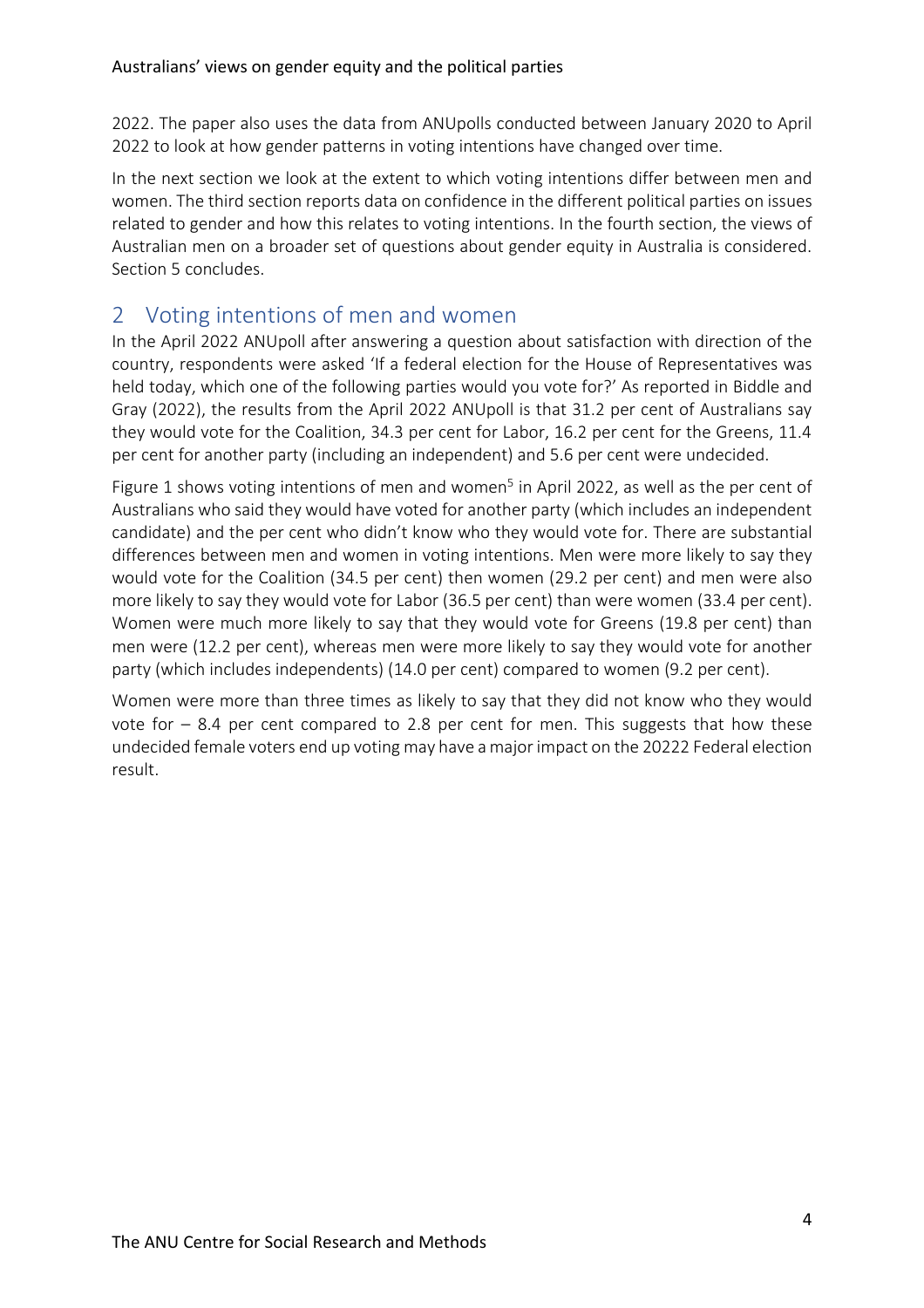

Figure 1 Voting intentions in April 2022 if an election were held that day

Note: The "whiskers" on the bars indicate the 95 per cent confidence intervals for the estimate. Those who did not state their voting intention were excluded from the analysis

Source: ANUpoll: April 2022

Figure 2 shows voting intention with regards the major two parties for men and women over the period January 2020 to April 2022. The top panel (Figure 2a) shows the proportion of men and women who said they would have voted for the Coalition if an election had been held at the time of the survey. The bottom panel (Figure 2) shows the proportion of men and women who said they would have voted for Labor.

For all six survey waves included in Figure 2, men were more likely to say they would have voted for the Coalition and they have moved together so when support for the Coalition increased it increased for both men and women and when it decreased it fell amongst both women and men. The differences in the per cent of men and women who said they would have voted for Labor had an election been held at the time of the survey is smaller than for the Coalition and generally a higher proportion of men said they would have voted for Labor than the proportion of women. The only exception to this is in January 2022 when there was a spike in the vote for Labor amongst women.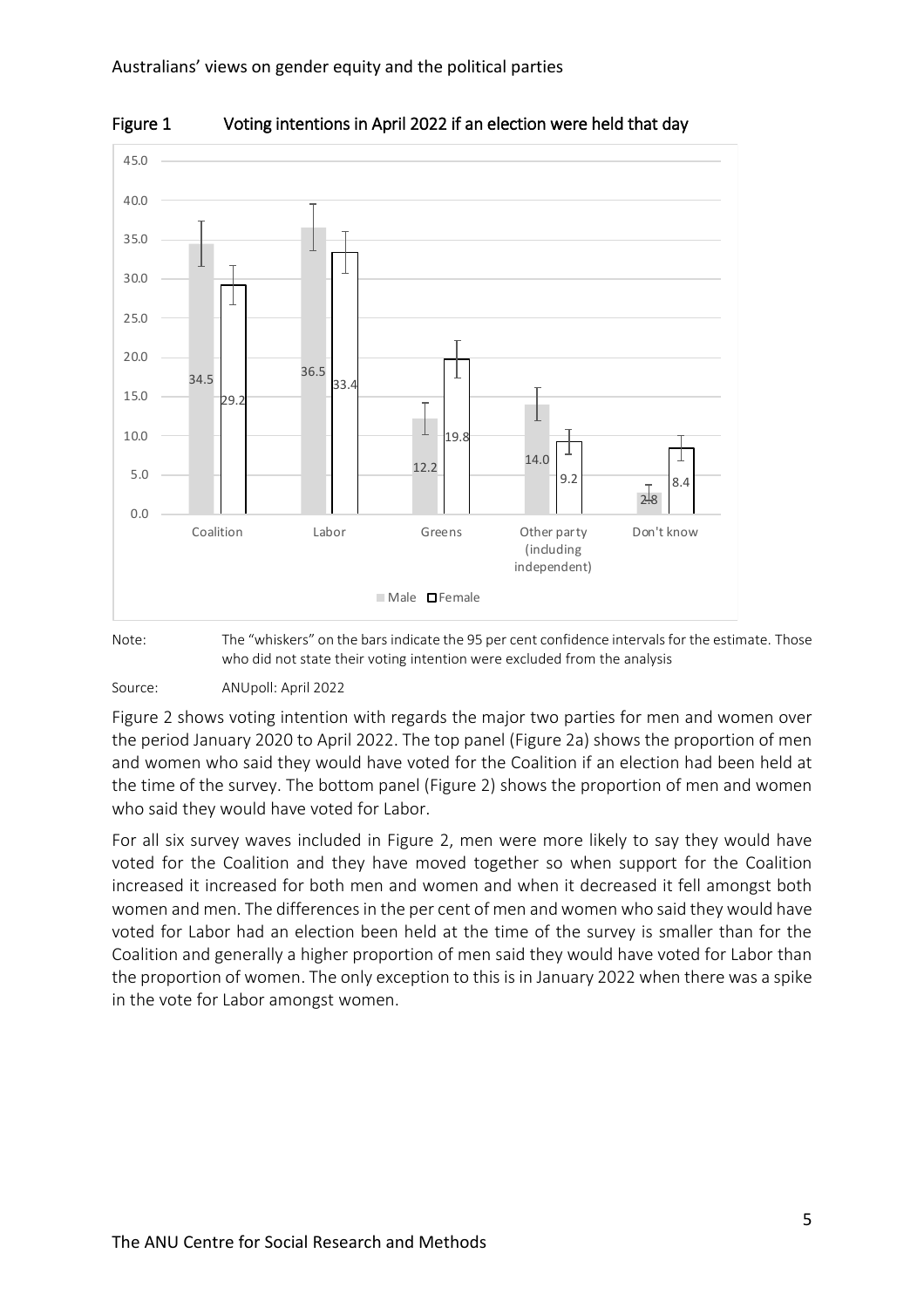







Note: The "whiskers" on the lines indicate the 95 per cent confidence intervals for the estimate. Those who did not state their voting intention were excluded from the analysis

Source: ANUpoll: January 2020; January, August and October 2021; January and April 2022

#### The ANU Centre for Social Research and Methods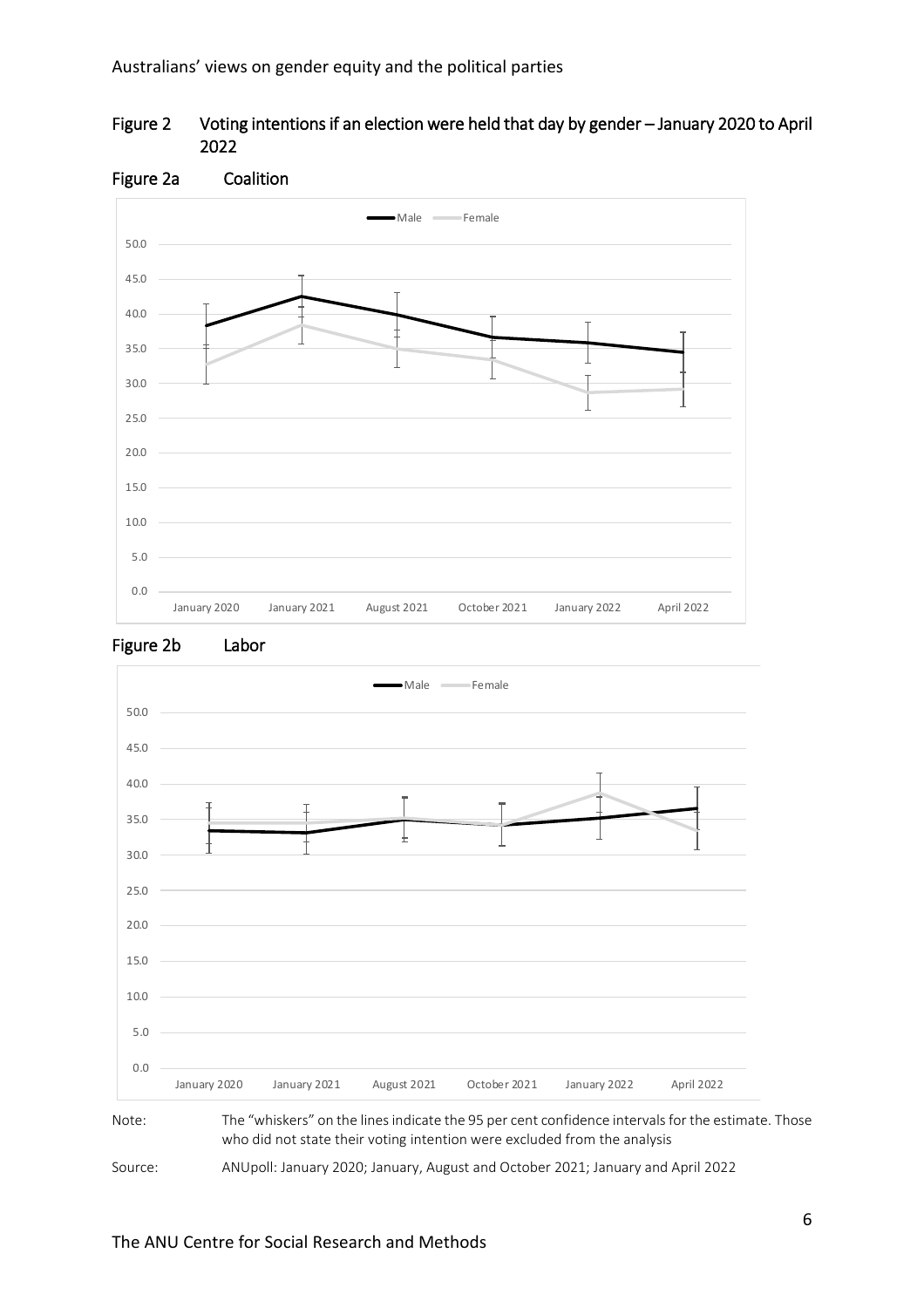# 3 Confidence in the Australian political parties on issues related to gender equality

The April 2022 ANUpoll asked respondents 'How much confidence do you have in the following political parties on issues related to gender equality?' The parties asked about were: Liberal; National; Labor; Greens; One Nation; and United Australia Party.

There are substantial differences in the level of confidence in the different parties on issues related to gender equality (Figure 3). For none of the political parties asked about do more than half of the Australian population have quite a lot of confidence or a great deal of confidence and the proportion with a great deal of confidence is low.

The two parties in which the Australian population has the greatest level of confidence with regards to gender equality are the Greens and Labor parties. Just over one-in-ten (11.5 per cent) of Australians have a great deal of confidence in the greens on gender equality and 35.3 per cent having quite a lot of confidence. While there is a smaller per cent of Australians who have a great deal of confidence in the Labor party regarding gender equality (7.2 per cent), there is a much greater per cent of Australians who have quite a lot of confidence (42.8 per cent) which combined means that exactly half of Australians have some level of confidence in the Labor party.

There is less confidence in the two Coalition parties with regards to gender equality. Almost two-thirds of Australians have little confidence in the Liberal party (26.7 per cent with no confidence at all and 41.0 per cent with not very much confidence), rising to more than threequarters of Australians having little confidence in the National party (32.1 per cent with no confidence at all and 44.7 per cent with not very much confidence).

The lowest level of confidence in relation to gender equality is for the United Australia Party and to a lesser extent, One Nation. Less than one-in-five Australians have confidence in One Nation (2.9 per cent have a great deal of confidence and 16.8 per cent have quite a lot of confidence) with only slightly over one-in-ten Australians having confidence in the United Australia Party (1.9 per cent have a great deal of confidence and 10.8 per cent have quite a lot of confidence)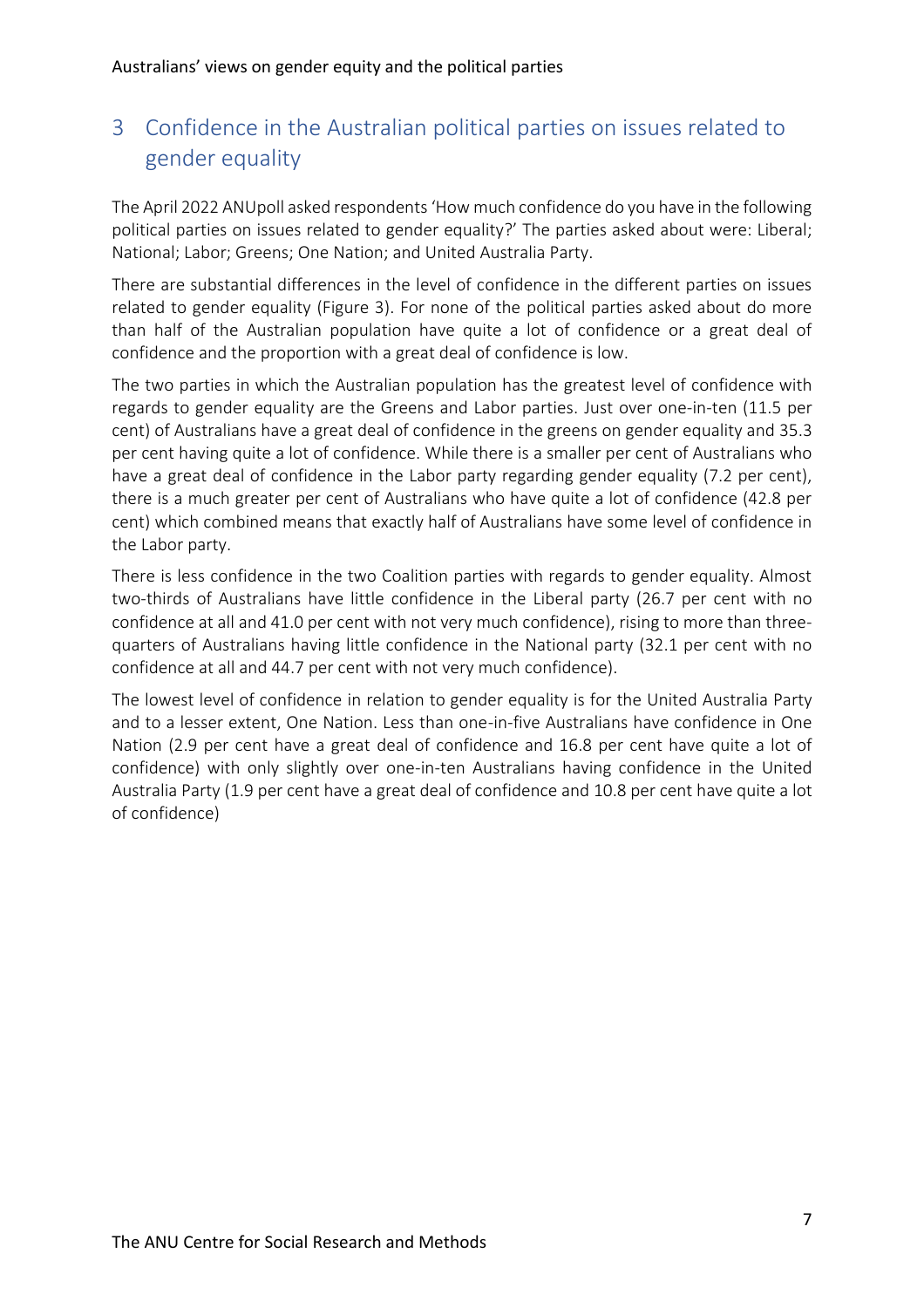



A higher proportion of men have confidence (quite a lot or a great deal of confidence) in the Liberal, National and Labor parties on gender equality than do women (Figure 4). The only party for which women have a greater level of confidence is the Greens party, with 49.3 per cent of women having a great deal or quite a lot of confidence compared to 43.7 per cent for men. A very low proportion of both men and women have confidence in One Nation (about one-in-five) or the United Australia Party (about one-in-eight) and while men have a slightly higher (but not statistically significantly different) level of confidence in these two parties the level of confidence is very low for both genders.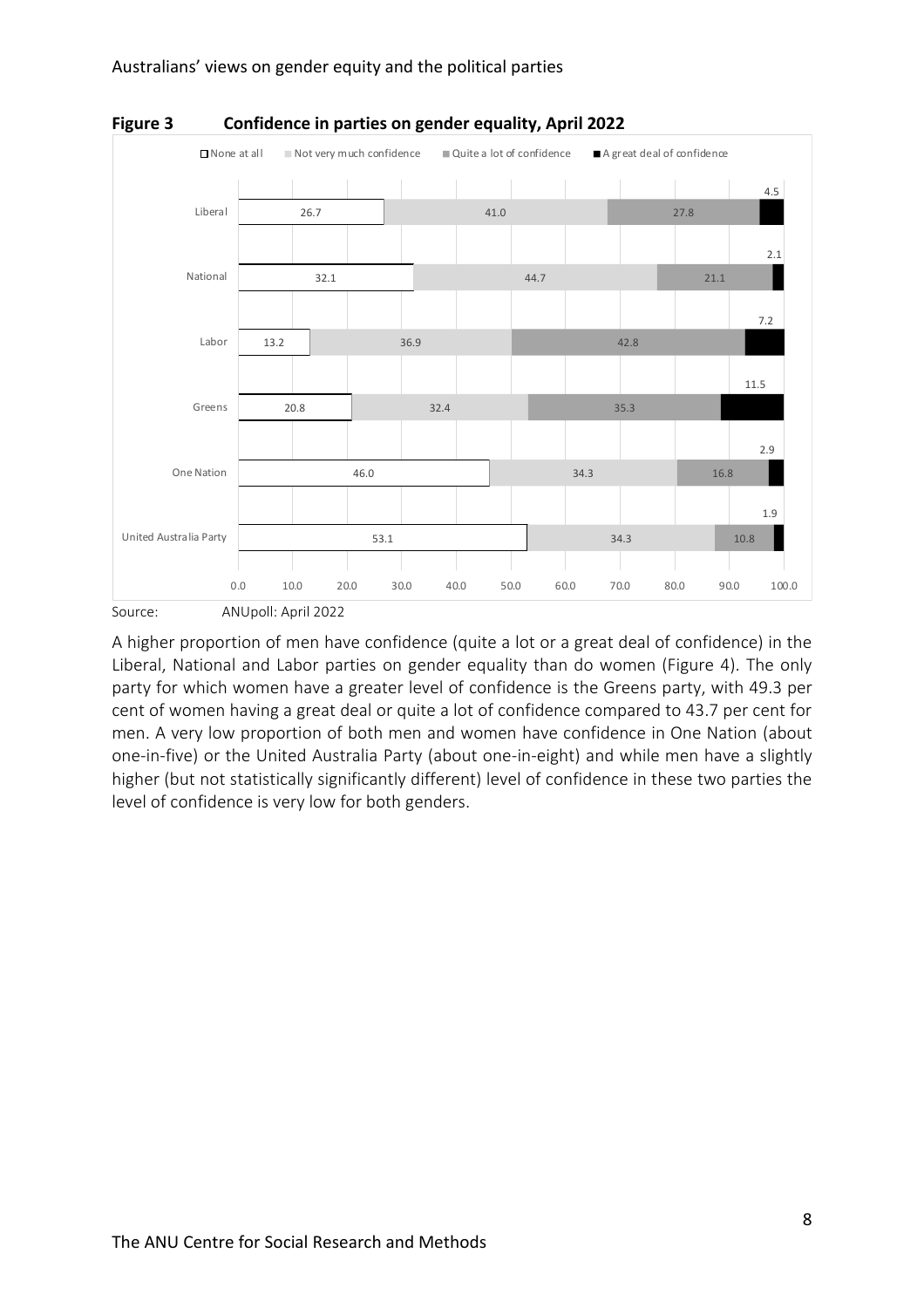

**Figure 4 Confidence in parties on gender equality by gender of respondent, April 2022** 



Source: ANUpoll: April 2022

The higher level of confidence in the Greens and Labour on gender equality than on the other parties is consistent with women being much more likely to say they intend to vote for the Greens than men and the substantially higher proportion of women intending to vote for Labor (33.4 per cent) than who intended to vote for the Coalition parties (29.2 per cent).

Focusing on the two largest parties, Liberal and Labor, two-thirds (66.7 per cent) of those who have confidence in the Liberal party with regards to gender equality said that they would vote for the Coalition if an election was held on the day of interview compared to 15.1 per cent of those who did not have confidence. Just over half (53.8 per cent) of those who have confidence in the Labor party with regards to gender equality said that they would vote for the Labor party if an election was held on the day of interview compared to 16.7 per cent of those who did not have confidence.<sup>6</sup>

While this data does not establish a causal relationship, there is a strong correlation between confidence in the political parties with regards to gender equality and voting intentions. This may be due to confidence in the parties impacting on a person's voting choice, or a person's voting choice (based on other reasons) influencing their confidence (also known as motivated reasoning).

# 4 Australian's view on gender equity

The April 2022 ANUpoll included a set of questions on views about gender equity in Australia (in addition to the question on confidence in the various political parties on gender equity). A number of these questions come from a 2017 Pew Research survey of the American population.<sup>7</sup> Although the timing of the survey was different, along with sample recruitment, it is still instructive to look at comparisons across the two countries.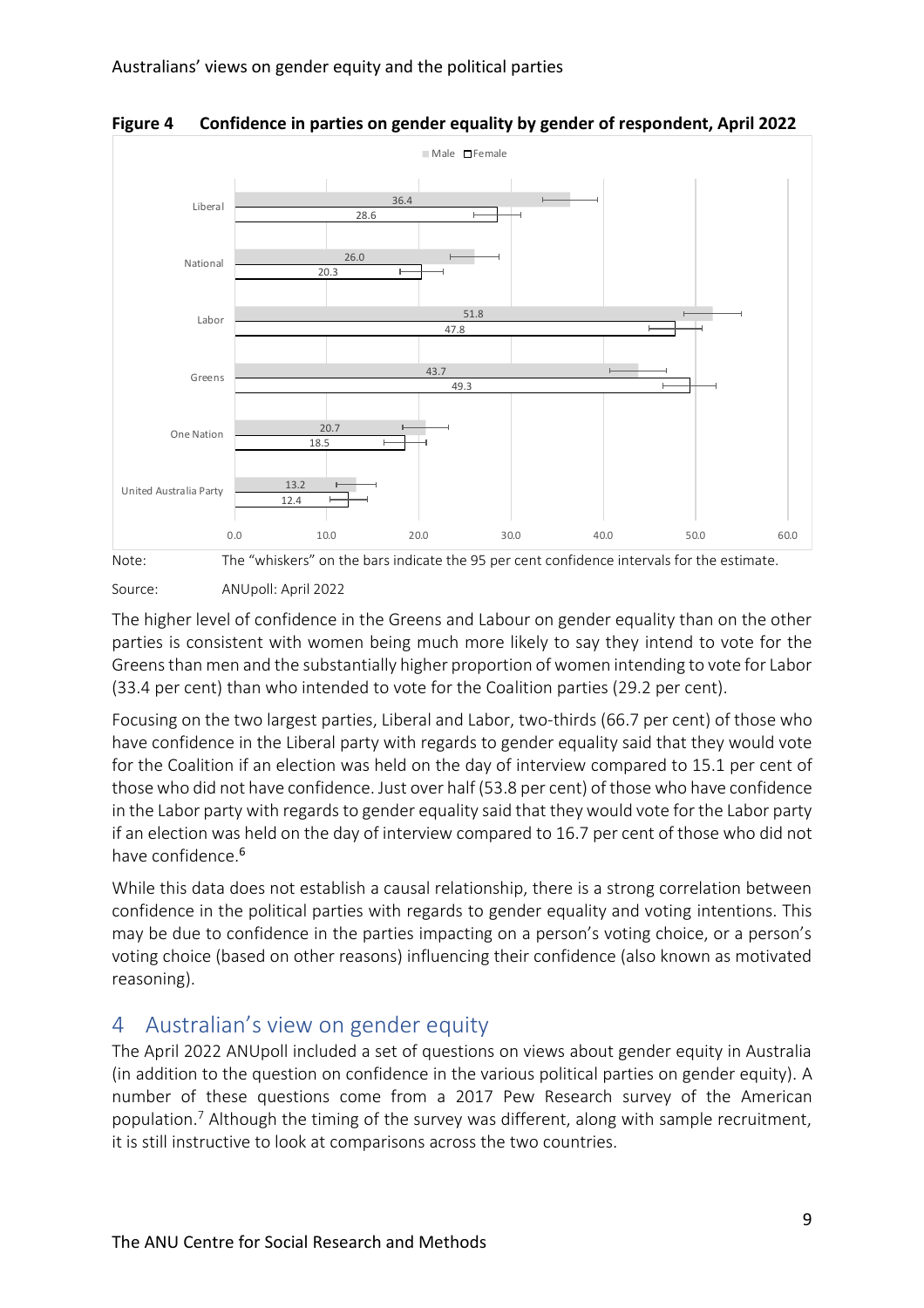The first question asked in this module was 'All things considered, who do you think has it easier in our country these days?' with possible response options of men, women, or no difference. More Australians thought that men had it easier than women, but responses were quite different depending on the gender of the respondent (Figure 5). More than three-in-five Australian women (62.1 per cent) think that men have it easier, with only 3.5 per cent thinking that women have it easier. A little over a third of women (34.4 per cent) think that there is no difference. Half of Australian men (50.1 per cent) think that there is no difference between men and women, with only 11.7 per cent thinking that women have it easier. This leaves 38.3 per cent of men who think that men have it easier than women.

Comparing to data from the US, fewer Americans in 2017 thought that men had it easier (35 per cent) compared to Australians in 2022 (50.7 per cent). Roughly the same proportions across the two countries thought that men had it easier (9 per cent in America compared to 7.5 per cent in Australia). More Americans thought that there was no difference (56 per cent) than Australians (41.8 per cent).



**Figure 5 Views on who has it easier in Australia by gender of respondent, April 2022** 

Source: ANUpoll: April 2022

Despite gender differences in views on whether women or men have it easier, the vast majority of Australians think that equal rights for women is important. When asked 'How important, if at all, is it for women to have equal rights with men in Australia?', 84.9 per cent of Australians said that it was very important, with a further 11.9 per cent saying that it was somewhat important. Australian women are slightly more likely to think that equal rights are very important (87.8 per cent) compared to men (81.7 per cent).

In the final question in the module, respondents were asked 'When it comes to giving women equal rights with men, do you think Australia has gone too far, has not gone far enough or has been about right?'.<sup>8</sup> The most common response given by Australians is that equal rights have not gone far enough, a view estimated to be held by 56.4 per cent of Australians. Only 9.8 per cent of Australians think that equal rights have gone too far, with 33.8 per cent thinking that it has been about right.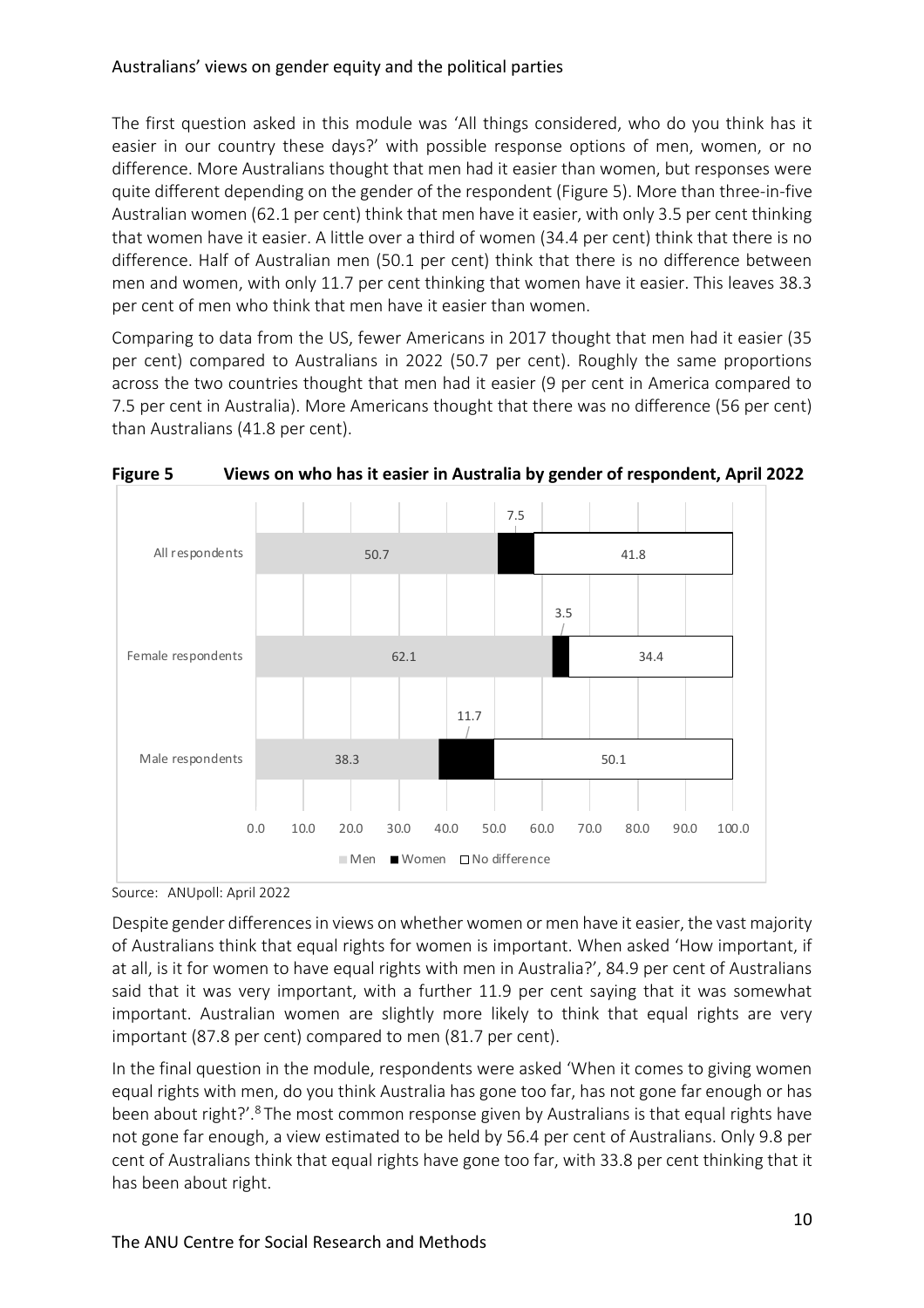Seven-in-ten (70.0 percent) women think equal rights have not gone far enough which is much higher than the four-in-ten (41.8 per cent) men who think this. Conversely, women are less likely than men to think that equal rights have gone too far (6.0 per cent compared to 13.9 per cent) and less likely to think that they have been about right (24.1 per cent compared to 44.4 per cent).

## 5 Concluding comments

Issues related to gender in Australia have been a key focal point of the 46<sup>th</sup> Australian Parliament, which concluded on the  $11<sup>th</sup>$  of April, 2022. It has also been a focus of the election campaign that followed, with Australians of both genders likely to take into account, at least in part, the policy positions of the major and minor parties when making their voting decisions.

The aim of this paper has been to summarise findings from the April 2022 ANUpoll, which took place in the first two weeks of the election campaign, on issues related to gender in Australia. We find that there are differences in voting intentions by gender, with men particularly likely to vote for the Coalition and women more likely to vote for the Greens, as well as be unsure as to who they would vote for.

Potentially influencing this decision, Australians have less confidence in the two Coalition parties (Liberals and Nationals) on issues related to gender equality than they do for Labor and the Greens, with the lowest level of confidence for One Nation and the United Australia Party.

In general, Australians think that men have it easier in Australia than women, though there are also a sizable number of both men and women who think there is no difference. The vast majority of Australians see equality between men and women as being important, with the majority of Australians thinking that equal rights for women have not gone far enough.

It will not be known till after the election whether issues related to gender in Australia played a part in people's voting patterns, or the eventual results. However, it is clear from data collected just prior to the election that voter gender matters and that the records and policy priorities of the different parties are viewed quite differently on this dimension. It is definitely an aspect of life in Australia that needs to be monitored as Australians head to the polls on the  $21<sup>st</sup>$  May.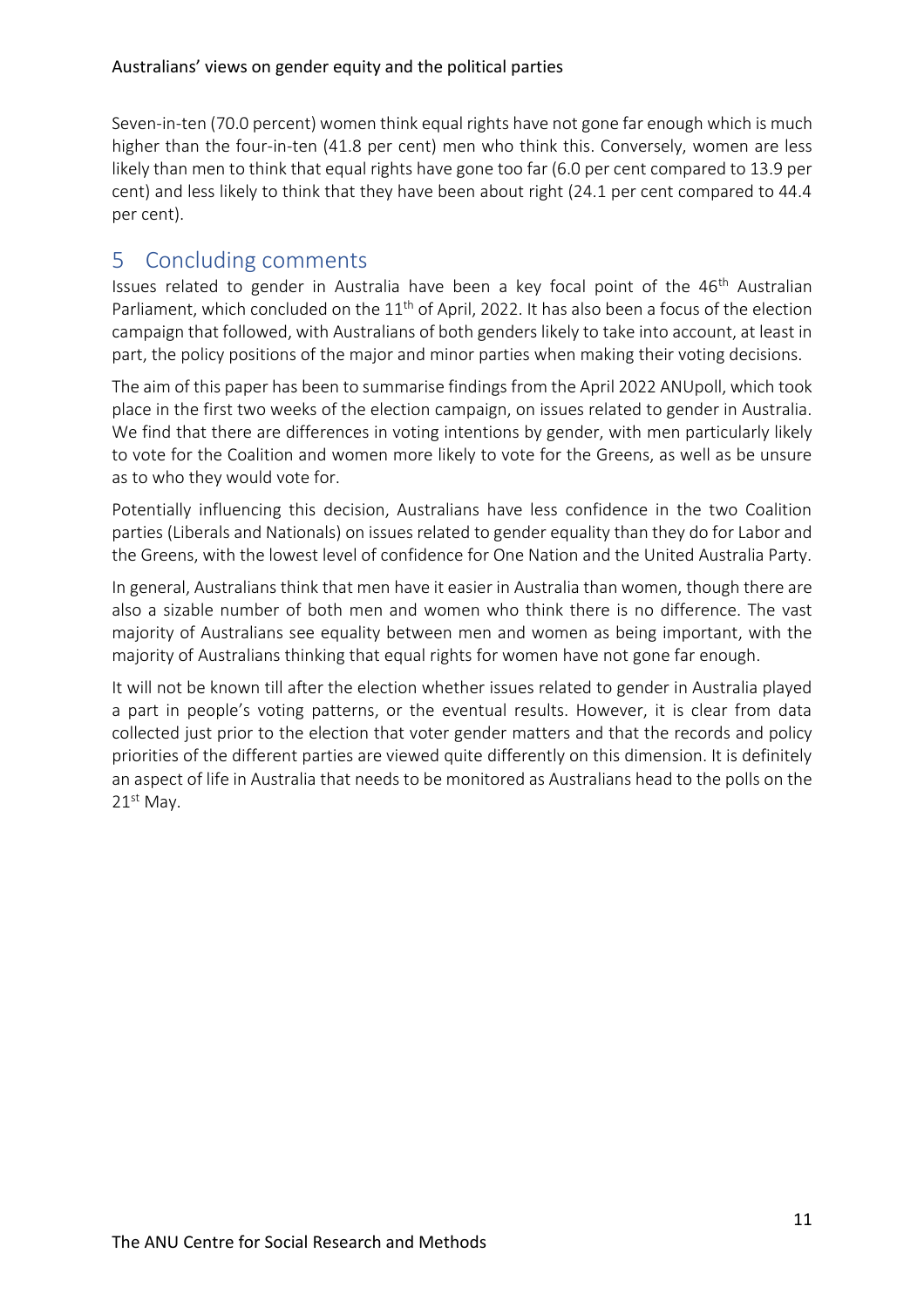## References

Biddle, N. and M. Gray (2022). 'Views on policy and politics on the eve of the 2022 Federal Election', ANU Centre for Social Research and Methods, Australian National University, Canberra.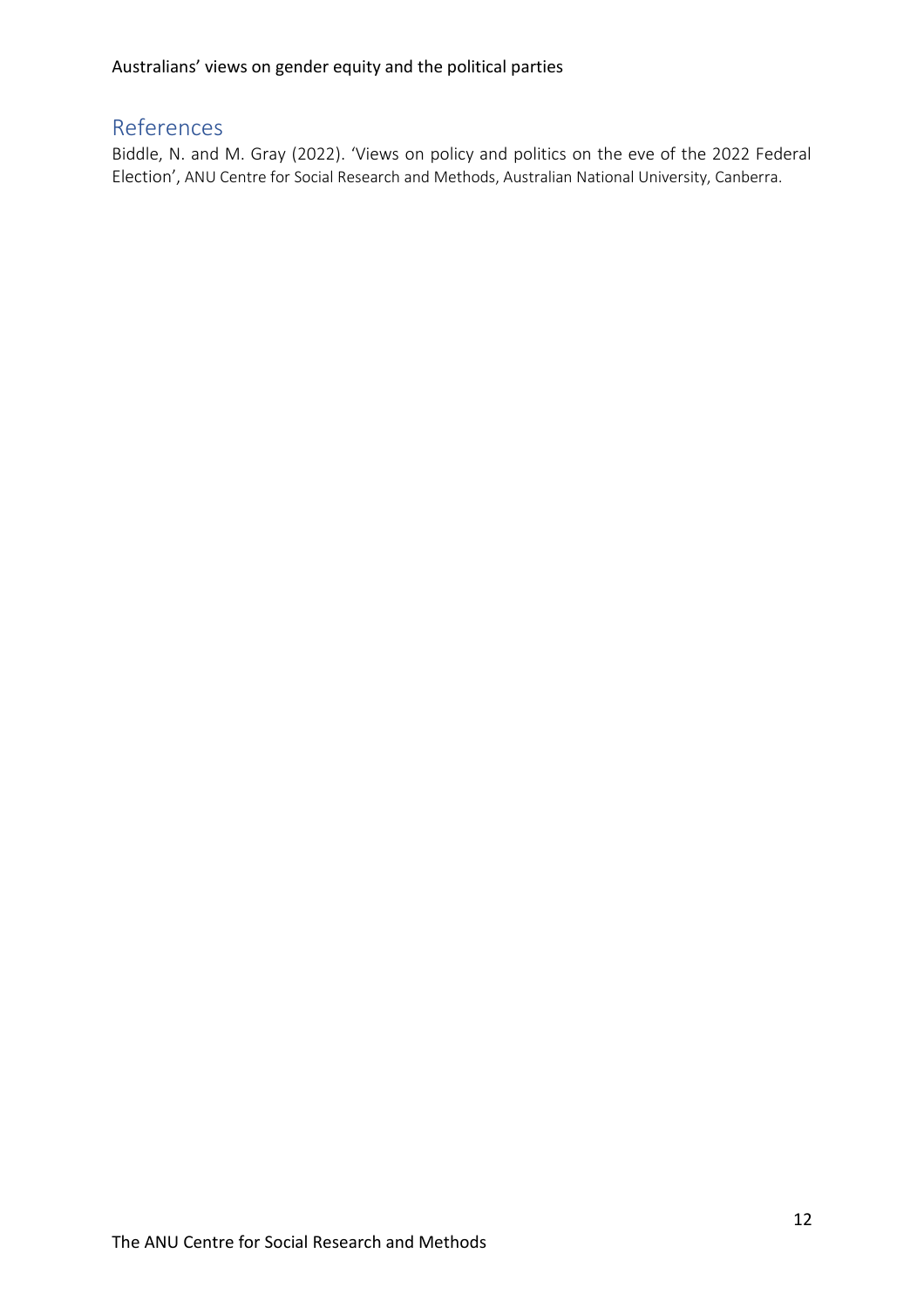# Appendix 1 About the survey

Data collection for the April 2022 ANUpoll commenced on the 11<sup>th</sup> of April 2022 with a pilot test of telephone respondents. The main data collection commenced on the 12<sup>th</sup> of April and concluded on the  $26<sup>th</sup>$  of April. The final sample size for the survey is 3,587 respondents. 57.1 per cent of the sample had completed the survey by the 14<sup>th</sup> of April and the average interview duration was 20.3 minutes.

The Social Research Centre collected data online and through Computer Assisted Telephone Interviewing (CATI) in order to ensure representation from the offline Australian population. Around 3.4 per cent of interviews were collected via CATI. The contact methodology adopted for the online Life in Australia™ members is an initial survey invitation via email and SMS (where available), followed by multiple email reminders and a reminder SMS. Telephone follow up of panel members who have not yet completed the survey commenced in the second week of fieldwork and consisted of reminder calls encouraging completion of the online survey. The contact methodology for offline Life in Australia™ members was an initial SMS (where available), followed by an extended call-cycle over a two-week period. A reminder SMS was also sent in the second week of fieldwork.

A total of 4,364 respondents were invited to take part in the survey, leading to a wave-specific completion rate of 82.1 per cent. Taking into account recruitment to the panel, the cumulative response rate for this survey is around 6.8 per cent. Of those who had completed the April 2022 survey, 2,424 respondents (67.6 per cent) had completed the January 2022 survey

Unless otherwise stated, data in the paper is weighted to population benchmarks. For Life in Australia™, the approach for deriving weights generally consists of the following steps:

- 1. Compute a base weight for each respondent as the product of two weights:
	- a. Their enrolment weight, accounting for the initial chances of selection and subsequent post-stratification to key demographic benchmarks
	- b. Their response propensity weight, estimated from enrolment information available for both respondents and non-respondents to the present wave.
- 2. Adjust the base weights so that they satisfy the latest population benchmarks for several demographic characteristics.

The ethical aspects of this research have been approved by the ANU Human Research Ethics Committee (2021/430).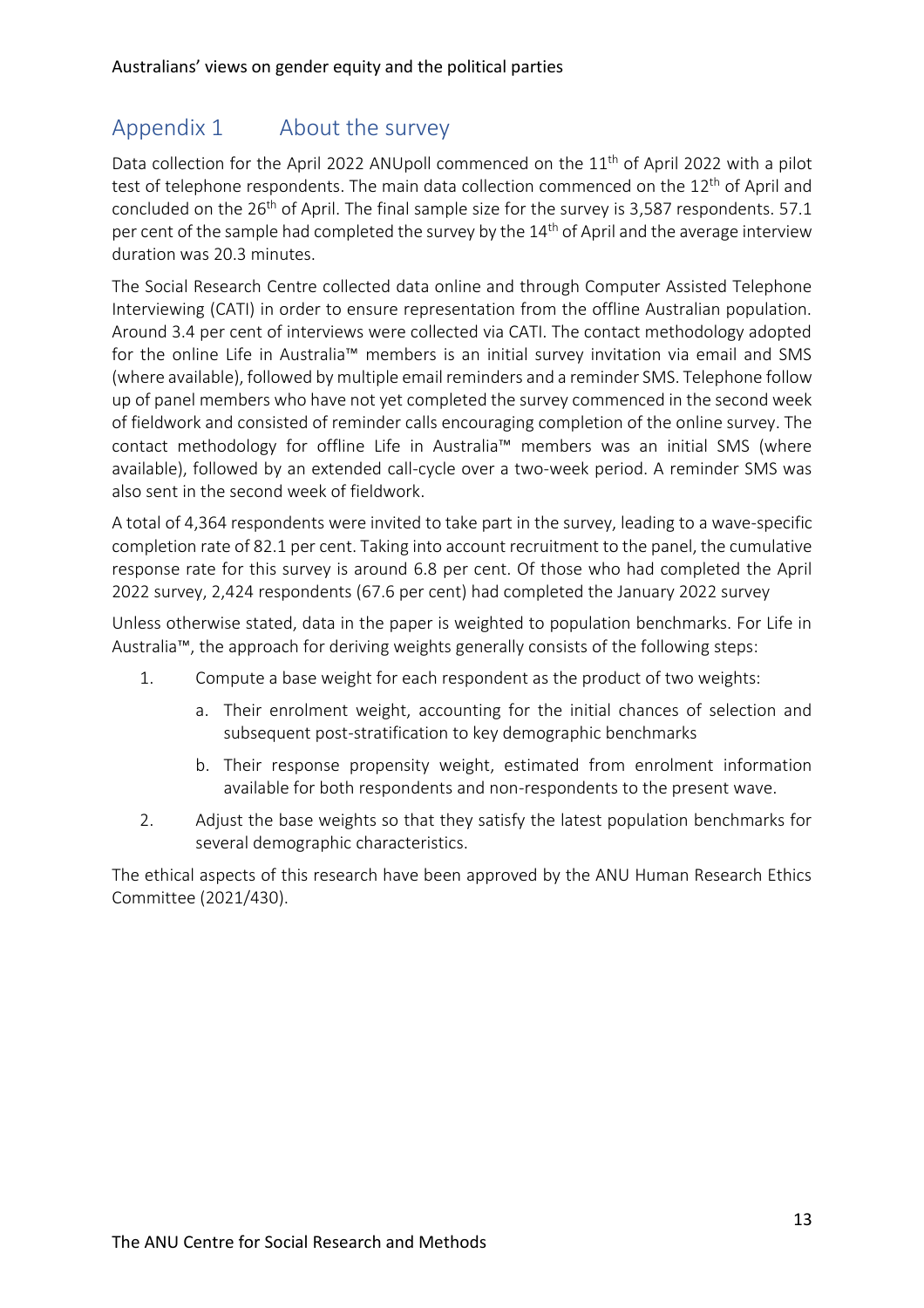Appendix 2 Regression Tables